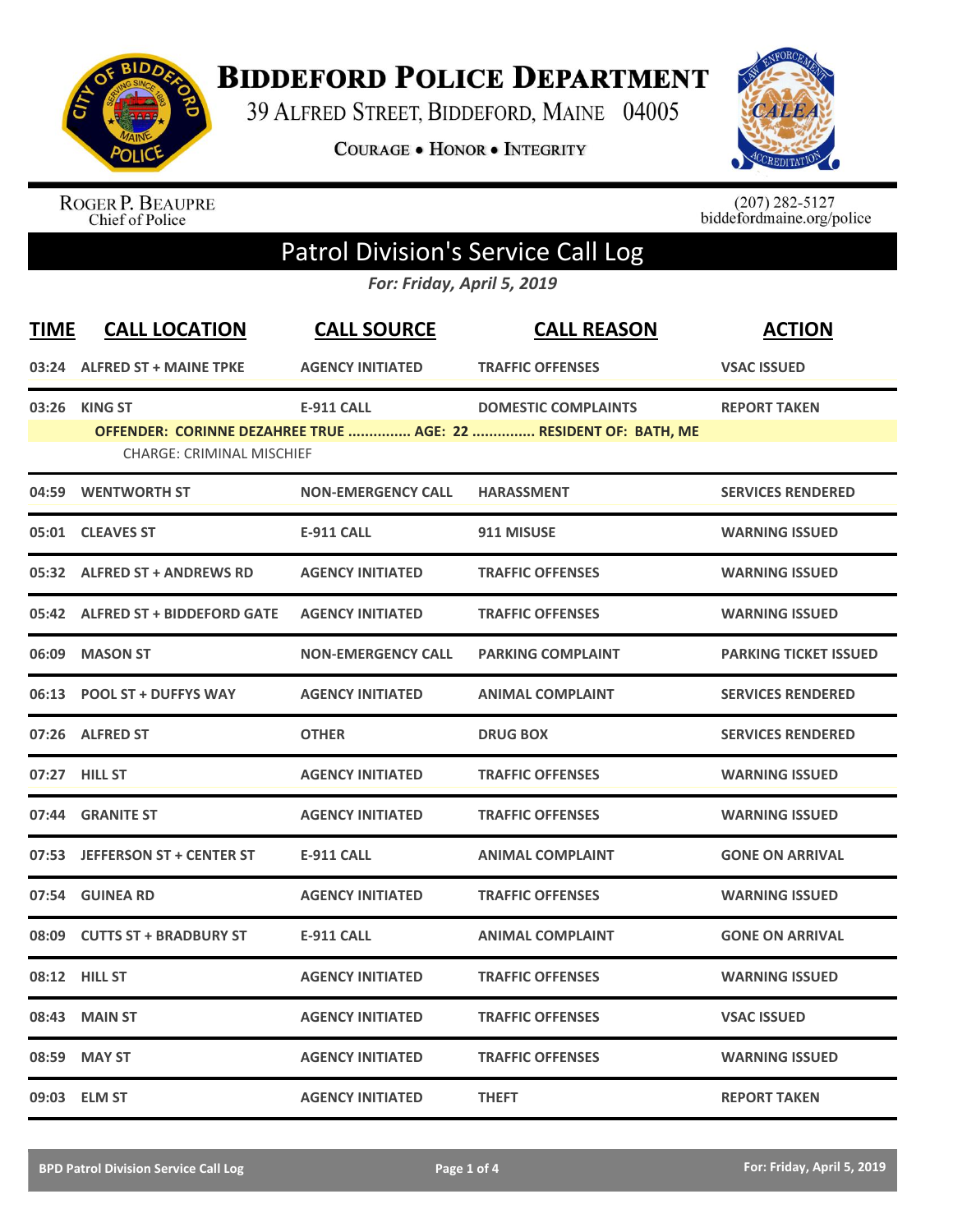| <b>TIME</b> | <b>CALL LOCATION</b>                                                                         | <b>CALL SOURCE</b>        | <b>CALL REASON</b>                                                                                      | <b>ACTION</b>                |
|-------------|----------------------------------------------------------------------------------------------|---------------------------|---------------------------------------------------------------------------------------------------------|------------------------------|
|             | 09:09 ALFRED ST                                                                              | <b>AGENCY INITIATED</b>   | <b>TRAFFIC OFFENSES</b>                                                                                 | <b>VSAC ISSUED</b>           |
|             | 09:12 ALFRED ST                                                                              | <b>AGENCY INITIATED</b>   | <b>DUPLICATE CALL</b>                                                                                   | <b>NO ACTION REQUIRED</b>    |
|             | 09:24 ALFRED ST                                                                              | <b>AGENCY INITIATED</b>   | <b>ALL OTHER</b>                                                                                        | <b>REMOVED HAZARD</b>        |
|             | 09:27 ALFRED ST                                                                              | <b>AGENCY INITIATED</b>   | <b>TRAFFIC OFFENSES</b>                                                                                 | <b>VSAC ISSUED</b>           |
|             | 09:34 TIGER WAY                                                                              | <b>E-911 CALL</b>         | 911 MISUSE                                                                                              | <b>SERVICES RENDERED</b>     |
|             | 09:39 OCEAN VIEW DR                                                                          | <b>NON-EMERGENCY CALL</b> | <b>CHECK WELFARE</b>                                                                                    | <b>SERVICES RENDERED</b>     |
|             | 09:51 ALFRED ST                                                                              | <b>AGENCY INITIATED</b>   | <b>TRAFFIC OFFENSES</b>                                                                                 | <b>VSAC ISSUED</b>           |
|             | 09:58 TIGER WAY                                                                              | <b>AGENCY INITIATED</b>   | <b>JUVENILE OFFENSES</b>                                                                                | <b>SERVICES RENDERED</b>     |
|             | 10:09 POOL ST + DUFFYS WAY                                                                   | <b>AGENCY INITIATED</b>   | <b>ANIMAL COMPLAINT</b>                                                                                 | <b>SERVICES RENDERED</b>     |
|             | 10:11 CENTER ST                                                                              | <b>NON-EMERGENCY CALL</b> | <b>PARKING COMPLAINT</b>                                                                                | <b>PARKING TICKET ISSUED</b> |
|             | 10:15 SHOPS WAY                                                                              | <b>AGENCY INITIATED</b>   | <b>TRAFFIC OFFENSES</b>                                                                                 | <b>VSAC ISSUED</b>           |
|             | 10:27 WEST ST + GUINEA RD<br>CHARGE: OUI (ALCOHOL)<br>CHARGE: VIOLATING CONDITION OF RELEASE | <b>AGENCY INITIATED</b>   | <b>OPERATING UNDER INFLUENCE</b><br>OFFENDER: MAUREEN PATRICE BOYD  AGE: 62  RESIDENT OF: BIDDEFORD, ME | <b>ARREST(S) MADE</b>        |
|             | <b>10:51 MAIN ST</b>                                                                         | <b>NON-EMERGENCY CALL</b> | <b>THEFT</b>                                                                                            | <b>REPORT TAKEN</b>          |
|             | 11:31 CENTER ST                                                                              | <b>NON-EMERGENCY CALL</b> | <b>PARKING COMPLAINT</b>                                                                                | <b>PARKING TICKET ISSUED</b> |
|             | 11:40 WESTWOOD DR                                                                            | <b>AGENCY INITIATED</b>   | <b>PRO-ACTIVE DV RESPONSE TEAM</b>                                                                      | <b>NO VIOLATION</b>          |
|             | 11:45 POOL ST                                                                                | <b>RADIO</b>              | <b>SUSPICION</b>                                                                                        | <b>NO VIOLATION</b>          |
|             | 11:51 SOUTH ST                                                                               | <b>E-911 CALL</b>         | ATTEMPTED/THREATENED SUICIDE REPORT TAKEN                                                               |                              |
|             | <b>12:16 HILL ST</b>                                                                         | <b>NON-EMERGENCY CALL</b> | <b>TRESPASSING</b>                                                                                      | <b>SERVICES RENDERED</b>     |
|             | 12:34 ELM ST                                                                                 | <b>NON-EMERGENCY CALL</b> | <b>CHECK WELFARE</b>                                                                                    | <b>SERVICES RENDERED</b>     |
|             | 12:46 AMHERST ST                                                                             | <b>E-911 CALL</b>         | <b>DEATH ATTENDED &amp; UNATTENDED</b>                                                                  | <b>REPORT TAKEN</b>          |
|             | 12:58 SOUTH ST                                                                               | <b>WALK-IN AT STATION</b> | <b>WRIT</b>                                                                                             | <b>NO ACTION REQUIRED</b>    |
|             | 12:59 SOUTH ST                                                                               | <b>WALK-IN AT STATION</b> | <b>WRIT</b>                                                                                             | <b>NO ACTION REQUIRED</b>    |
|             | 13:07 SOUTH ST                                                                               | <b>E-911 CALL</b>         | <b>THEFT</b>                                                                                            | <b>REPORT TAKEN</b>          |
|             | 13:39 LEVI LN                                                                                | <b>NON-EMERGENCY CALL</b> | <b>FRAUD</b>                                                                                            | <b>REPORT TAKEN</b>          |
|             | 13:45 MAIN ST                                                                                | <b>NON-EMERGENCY CALL</b> | <b>HARASSMENT</b>                                                                                       | <b>NO VIOLATION</b>          |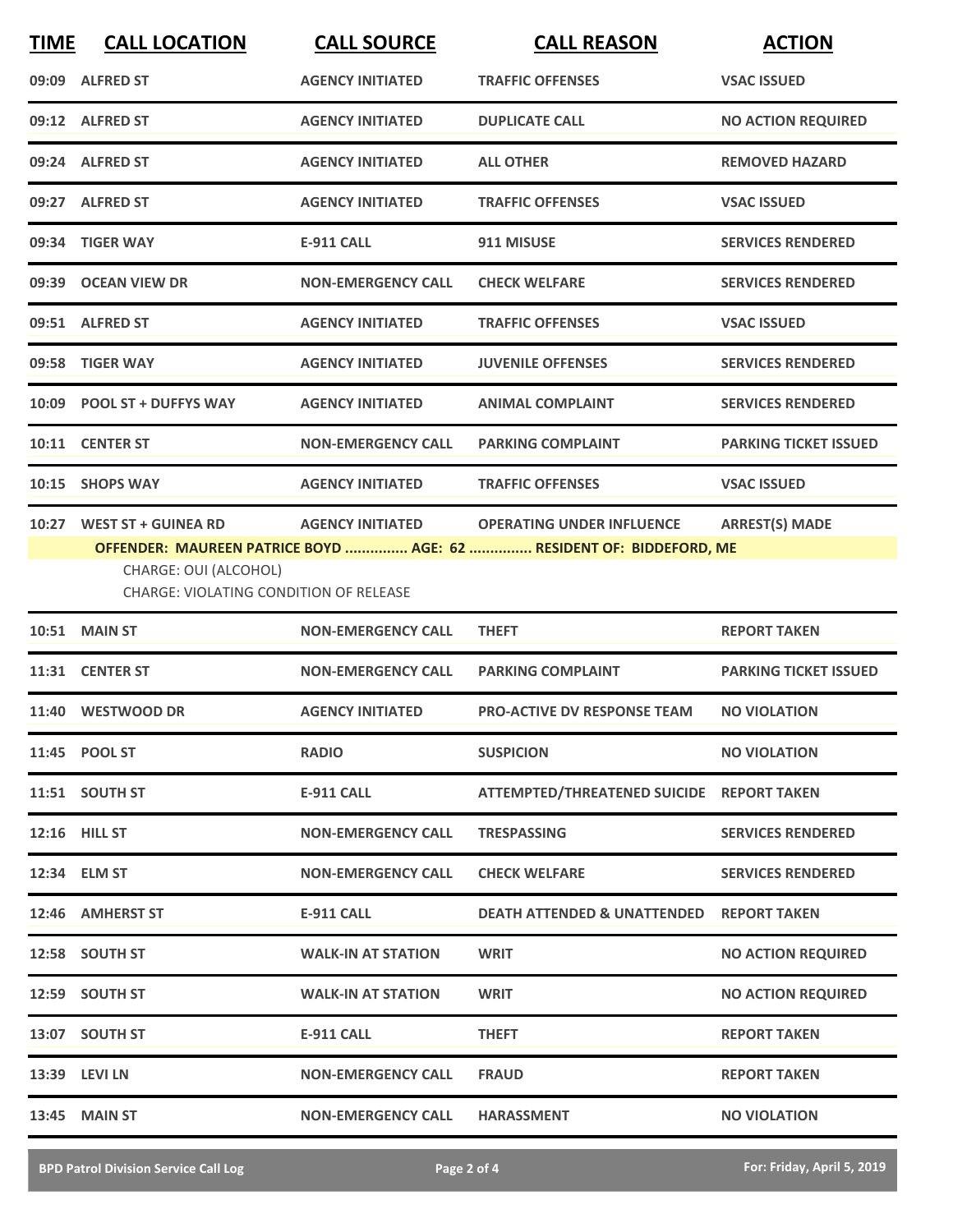| <b>TIME</b> | <b>CALL LOCATION</b>                                | <b>CALL SOURCE</b>        | <b>CALL REASON</b>                                                   | <b>ACTION</b>             |  |  |
|-------------|-----------------------------------------------------|---------------------------|----------------------------------------------------------------------|---------------------------|--|--|
| 13:49       | <b>SOUTH ST</b>                                     | <b>WALK-IN AT STATION</b> | <b>WRIT</b>                                                          | <b>ARREST(S) MADE</b>     |  |  |
|             |                                                     |                           | OFFENDER: ROBERT GARCIA  AGE: 63  RESIDENT OF: BIDDEFORD, ME         |                           |  |  |
|             | <b>CHARGE: CRIMINAL TRESPASS</b>                    |                           |                                                                      |                           |  |  |
| 13:50       | <b>SOUTH ST</b>                                     | <b>WALK-IN AT STATION</b> | <b>WRIT</b>                                                          | <b>ARREST(S) MADE</b>     |  |  |
|             | <b>CHARGE: CRIMINAL TRESPASS</b>                    |                           | OFFENDER: JOSEPH NICHOLAS BROWN  AGE: 57  RESIDENT OF: BIDDEFORD, ME |                           |  |  |
|             |                                                     |                           |                                                                      |                           |  |  |
|             | 13:57 HILL ST                                       | <b>AGENCY INITIATED</b>   | <b>ANIMAL COMPLAINT</b>                                              | <b>WARNING ISSUED</b>     |  |  |
|             | 14:01 ALFRED ST                                     | <b>WALK-IN AT STATION</b> | <b>ARTICLES LOST/FOUND</b>                                           | <b>REPORT TAKEN</b>       |  |  |
|             | 14:17 GREEN ST                                      | <b>NON-EMERGENCY CALL</b> | <b>MENTAL ILLNESS CASES</b>                                          | <b>SERVICES RENDERED</b>  |  |  |
| 14:32       | <b>MAPLEWOOD AVE</b>                                | <b>AGENCY INITIATED</b>   | <b>FIGHTS</b>                                                        | <b>REPORT TAKEN</b>       |  |  |
|             | 14:39 OAK ST                                        | <b>NON-EMERGENCY CALL</b> | <b>VIOL PROTECTION FROM ABUSE</b>                                    | <b>NO VIOLATION</b>       |  |  |
|             | 14:42 WILSON ST                                     | <b>NON-EMERGENCY CALL</b> | <b>HARASSMENT</b>                                                    | <b>CIVIL COMPLAINT</b>    |  |  |
|             | 14:56 COTE CIR + WEST ST                            | <b>AGENCY INITIATED</b>   | <b>SUSPICION</b>                                                     | <b>SERVICES RENDERED</b>  |  |  |
| 14:56       | <b>RAYMOND ST</b>                                   | <b>WALK-IN AT STATION</b> | <b>CRIMINAL MISCHIEF</b>                                             | <b>GONE ON ARRIVAL</b>    |  |  |
| 15:06       | <b>MAIN ST</b>                                      | <b>WALK-IN AT STATION</b> | <b>THEFT</b>                                                         | <b>NO ACTION REQUIRED</b> |  |  |
|             | 15:44 WEST ST + HILL ST                             | <b>NON-EMERGENCY CALL</b> | <b>JUVENILE OFFENSES</b>                                             | <b>SERVICES RENDERED</b>  |  |  |
| 16:05       | <b>SOUTH ST + SOUTHVIEW DR</b>                      | <b>AGENCY INITIATED</b>   | <b>TRAFFIC OFFENSES</b>                                              | <b>VSAC ISSUED</b>        |  |  |
|             | 16:08 ALFRED ST                                     | <b>WALK-IN AT STATION</b> | <b>ALL OTHER</b>                                                     | <b>SERVICES RENDERED</b>  |  |  |
|             | 16:20 FRANKLIN ST                                   | <b>NON-EMERGENCY CALL</b> | <b>DRUNKENNESS</b>                                                   | <b>SERVICES RENDERED</b>  |  |  |
|             | 16:34 ALFRED ST                                     | <b>OTHER</b>              | <b>PRISONER PROCESS</b>                                              | <b>SERVICES RENDERED</b>  |  |  |
|             | 17:04 MAY ST + LESSARD AVE                          | <b>AGENCY INITIATED</b>   | <b>TRAFFIC OFFENSES</b>                                              | <b>WARNING ISSUED</b>     |  |  |
|             | 17:17 ALFRED ST                                     | E-911 CALL                | <b>DISTURBANCE / NOISE</b>                                           | <b>REPORT TAKEN</b>       |  |  |
|             | 17:17 POOL ST + KYLE LN                             | <b>AGENCY INITIATED</b>   | <b>TRAFFIC OFFENSES</b>                                              | <b>WARNING ISSUED</b>     |  |  |
|             | 17:29 TAYLOR ST + MAY ST                            | <b>AGENCY INITIATED</b>   | <b>TRAFFIC OFFENSES</b>                                              | <b>VSAC ISSUED</b>        |  |  |
|             | 17:51 HILLS BEACH RD + OLD POOL RD AGENCY INITIATED |                           | <b>TRAFFIC OFFENSES</b>                                              | <b>WARNING ISSUED</b>     |  |  |
|             | 17:51 SOUTH ST + MAPLEWOOD AVE                      | <b>AGENCY INITIATED</b>   | <b>TRAFFIC OFFENSES</b>                                              | <b>WARNING ISSUED</b>     |  |  |
|             | <b>18:01 MAIN ST</b>                                | <b>AGENCY INITIATED</b>   | <b>TRAFFIC OFFENSES</b>                                              | <b>WARNING ISSUED</b>     |  |  |
|             | 18:08 SOUTH ST                                      | <b>AGENCY INITIATED</b>   | <b>TRAFFIC OFFENSES</b>                                              | <b>VSAC ISSUED</b>        |  |  |